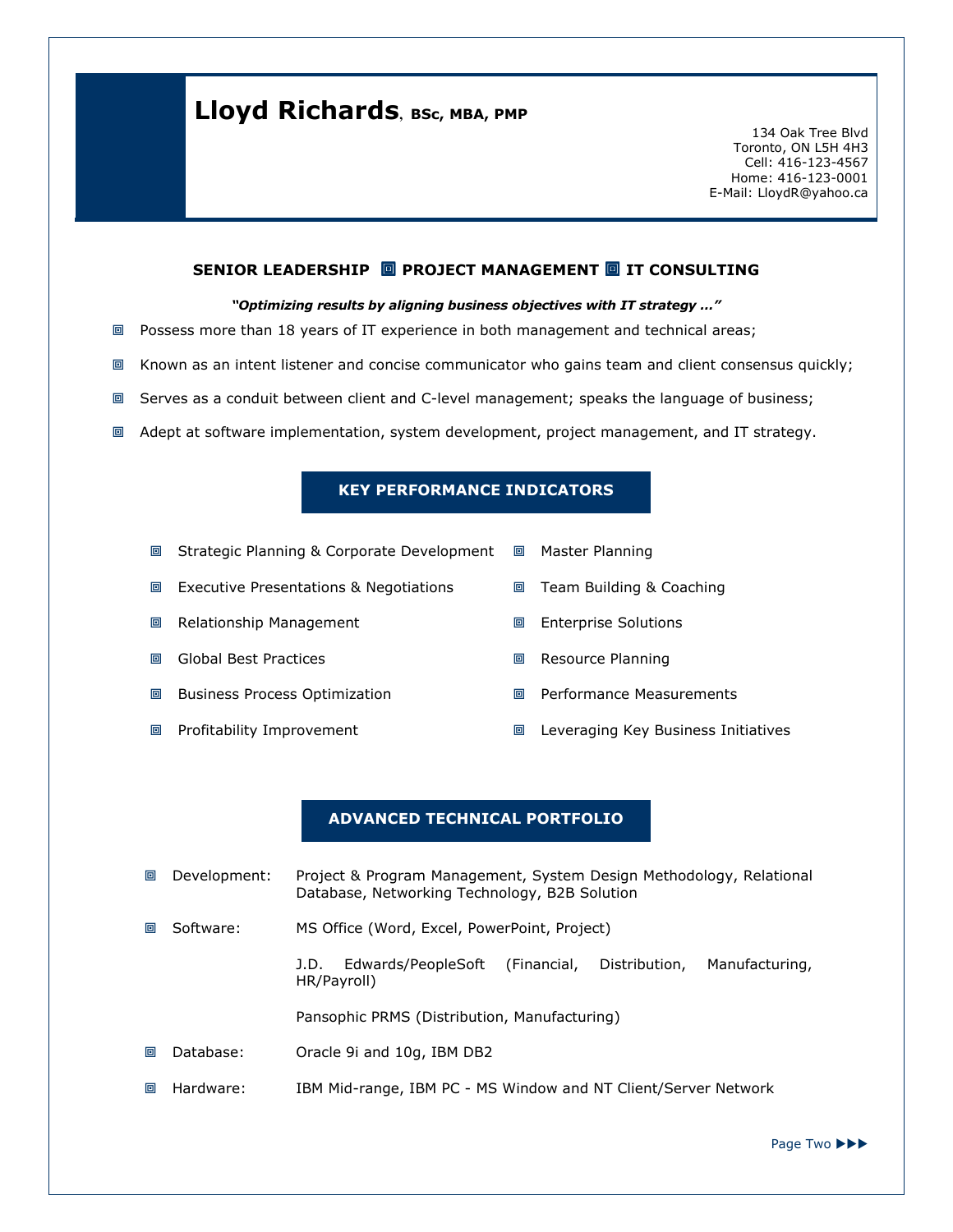## Lloyd Richards, BSc, MBA, PMP

Page Two Cell: 416-123-4567 E-Mail: LloydR@yahoo.ca

"Optimizing results by aligning business objectives with IT strategy …"

### CAREER CHRONICLES

#### Talisman Corporation – Toronto, ON 2007 – 2008

A leader in asset performance management software solutions for companies in capital intensive industries such as mining, steel, utilities, pulp and paper, oil & gas, and food & beverage.

#### ENGAGEMENT MANAGER

Accountable for customer relationship management at both the executive and project levels. Delivered multiple enterprise implementation projects of up to \$5M. Managed full life cycle of projects, from pre-sales to post-sales, and solution delivery. Implemented PMI standard methodology to all projects and provided leadership to approximately 25 internal and external consultants.

- **Dversaw** IT project for the world's largest steel producer. Developed a complex interface between customer enterprise applications and Ivara products; customer adapted project plan as best practice which they continue to deploy as a template for other IT interfaces.
- **Designed** a formal consultant evaluation process that included goal setting and performance rating; this became the company's performance evaluation standard.
- **E** Gained consensus from senior management to optimize a business process that integrated sales and services team. The results included increased information-sharing and decreased work duplication.
- **IDE Led** professional services and sales teams to accurately determine client's business requirements and critical success factors. Served as conduit between clients' C-level decision-makers and internal senior management so that projects were positioned for success.
- **I.** Leveraged key business drivers the software development platform (.NET platform in release 5.11) and a new handheld protocol (web connection/wireless) – to achieve key project objectives.
- **If Completed** \$500K implementation project in six months for US client. Successfully up-sold services for an additional year which generated further revenue of \$2M.

#### SIS Program Management & Consulting Ltd (A FILLMAN Company) 2006 – 2007

A leading government services company, devoted to providing program management, consulting, and information technology services.

#### PROJECT DIRECTOR (one-year contract)

Mandated to manage a large customization/implementation project for the Ministry of Community and Social Services in Ontario. Provided strategic planning, program/project management, and resource management.

- **If Served** as key member of the Project Management Office (PMO) and Project Steering Committee; directed the planning, execution, and management of all activities and deliverables of the project.
- Led project team of over 50 professionals, including five senior managers from five areas: development, application architecture, technology/infrastructure, testing, and training. Completed this \$5M project on time and on budget.